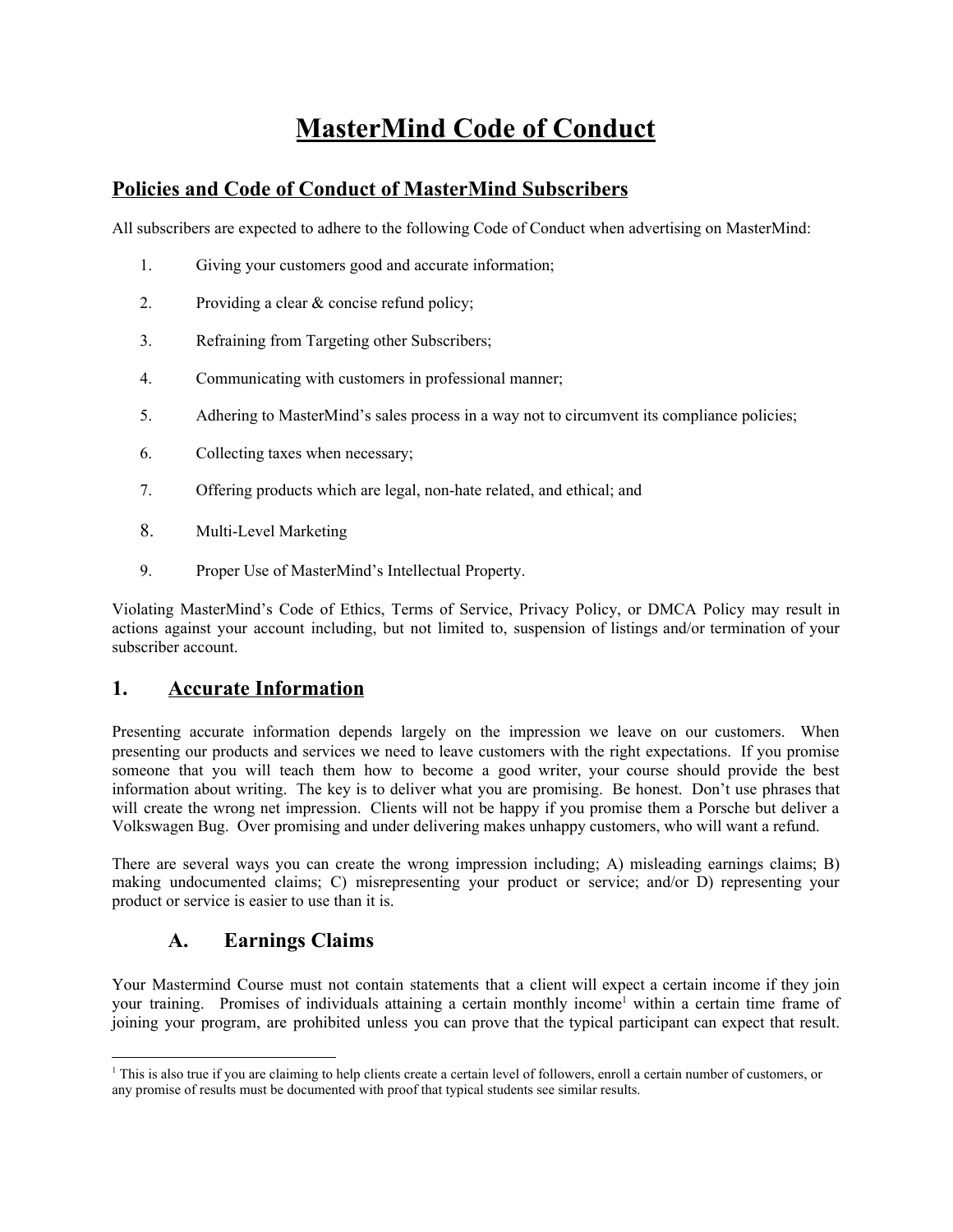For example, a claim that a client could make \$10,000 in two (2) months of joining your program is unacceptable unless you have documented proof that typical students see similar results.

Since you do not know how a client will utilize your service, you will be unable to predict the outcome. The result you should focus on is helping the client learn the skill you are teaching, not a promise of certain income. This is a narrow-minded approach that solely focuses on one outcome, which is unpredictable. Avoid making earning type claims.

## **B. Unsubstantiated Claims & Testimonials**

Claims in Your Mastermind Course require a reasonable basis. For example, a claim of increased health benefits from a supplement or nutrient; action; and/or health program must have scientific evidence to support it. A reasonable basis exists when you have support from the claim that is from a reliable source. Wikipedia and general search results from the internet do not constitute a reliable source. A reliable source would include scientific studies, published accredited materials, and generally acceptable practices. Basically, a source which could withstand criticism.

Furthermore, MasterMind is not responsible to verify the accuracy of the statements made in stories or "testimonials" shared in your advertisements. All testimonials shared in your advertisements require documentation. Substantiation of your content is a prerequisite of using such material in Your Mastermind Course. Even with substantiation you should avoid using testimonials that create an impression of typicality when they really represent the rare occasional client experience. In all cases where you use a testimonial it should be accompanied with a proper disclosure that the results shown "are not typical, are not guarantees, and the client's results may vary." The federal guidelines for using endorsements and testimonials in advertising is found at:

[https://www.ftc.gov/sites/default/files/attachments/press-releases/ftc-publishes-final-guides-governing-endorse](https://www.ftc.gov/sites/default/files/attachments/press-releases/ftc-publishes-final-guides-governing-endorsements-testimonials/091005revisedendorsementguides.pdf) [ments-testimonials/091005revisedendorsementguides.pdf](https://www.ftc.gov/sites/default/files/attachments/press-releases/ftc-publishes-final-guides-governing-endorsements-testimonials/091005revisedendorsementguides.pdf)

# **C. Misrepresentations**

Your Mastermind Course must not contain material misrepresentations. Advertisements are deceptive if they contain a "material" representation that would likely affect the consumer's decision to purchase your services. The standard for determining if a claim is deceptive is as follows: 1) did the representation affect the consumer's decision to purchase your training; and 2) was there sufficient evidence (documentation) to prove that the representation was true.

Unfair methods of competition including misrepresentations or the concealment of any material fact with the intent to deceive is prohibited. As discussed, you should go to great measures to ensure your representations are not misleading and convey a clean message.

## **D. Professional Advice**

Unless you are otherwise licensed you should not offer any medical, tax, accounting, financial, or legal advice. Your clients should consult with their accountant, attorney, physician, or financial advisor for advice on your topics. Specific advice on any subject is considered professional advice. For example, generally stating that there are tax deductions available to individuals who own businesses is general advice a lay person can discuss. On the other hand, conducting a detailed conversation with a client about a pending legal issue, and then giving them instructions on how to resolve the issue they face is professional advice. Telling a client that your product will cure, eliminate, or eradicate any type of medical condition is strictly prohibited.

#### **E. Ease of Use**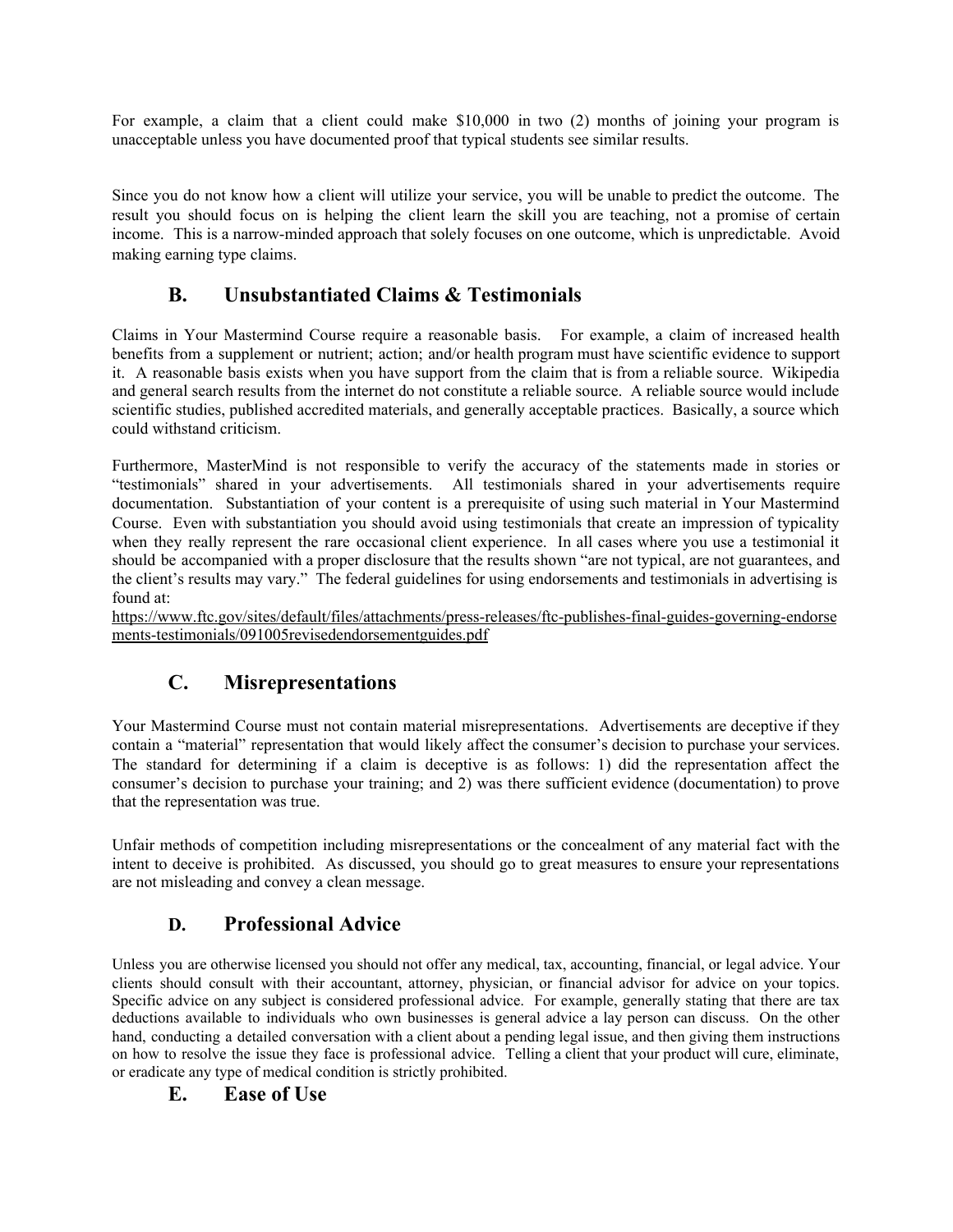You should avoid making it appear that the training or services you offer is easier than it actually is. Making the ad seem risk free creates the illusion that the process of application or learning that no real work is necessary and that there is no chance of failure. You should always convey to your clients that effort is required to learn any process, and that most ventures involve risk.

## **2. Clear & Precise Refund Policy**

MasterMind offers purchasers a standard thirty (30) day refund period. While most Subscribers offer a refund policy equivalent to MasterMind's, as is our requirement, you may offer a period longer than thirty (30) days as long as it is clearly and easily found by your customer. A clear and precise disclosure is one that the customer sees before they purchase. A small and hidden disclosure is not sufficient. This disclosure must be readily visible (proximate and predominant) to the offer of your service. It is also necessary for clients to be able to quickly review your return/refund policy even after they have purchased. It is essential that you follow whatever policy. MasterMind will not be responsible for your customer refunds. We may remove your account if you fail to abide by your refund policy.

## **3. Subscriber Targeting**

You must not use target other Subscribers in an attempt to deter, deflect, or steal customers. These actions may infringe on your co-Subscriber's ability to acquire customers. Targeting includes activities which discriminate against, harass, provoke, or disparage customers from using another Subscriber's products and/or services. Subscribers should not directly or indirectly create or make negative reviews of another Subscriber's service solely as an attempt to detract buyers from that Subscriber's products and services. MasterMind will immediately suspend or terminate your subscription if it is deemed you have Targeted another Subscriber.

## **4. Customer Communications**

A good client is a happy client. Providing your customers with the service you promise is a good start, but it is not enough by itself. You must also communicate with clients and be responsive. Being proactive with your clients can tell you a lot about their experience. When you consistently ask your customers about their experience, it can help you improve your product and service.

Once a customer has purchased you need to provide them with a means to communicate with you if there are any problems with your product or service. No one will understand your product and service better than you. Consequently, MasterMind is not in the best situation to always help your clients. That responsibility is yours.

You should at minimum always have an email address and telephone number in which the customer may communicate with you listed on your offer. This way you will better be able to service the customer's needs, especially if they have questions about your service. MasterMind is there if there are technical problems with the service related to the hosting website but is not a great resource for customers who have specific questions about your training. It's always a good rule of thumb to communicate with your clients. Make it easy for customers to start a conversation.

# **5. Code of Ethics**

Your reputation is everything. How we relate with one another is the essence of business. If you are not ethical in your dealings with your clients, not only will that cause cancellations and refunds, but it will harm the most valuable asset you have, your reputation. Ethics do not only apply to your buyers, but to other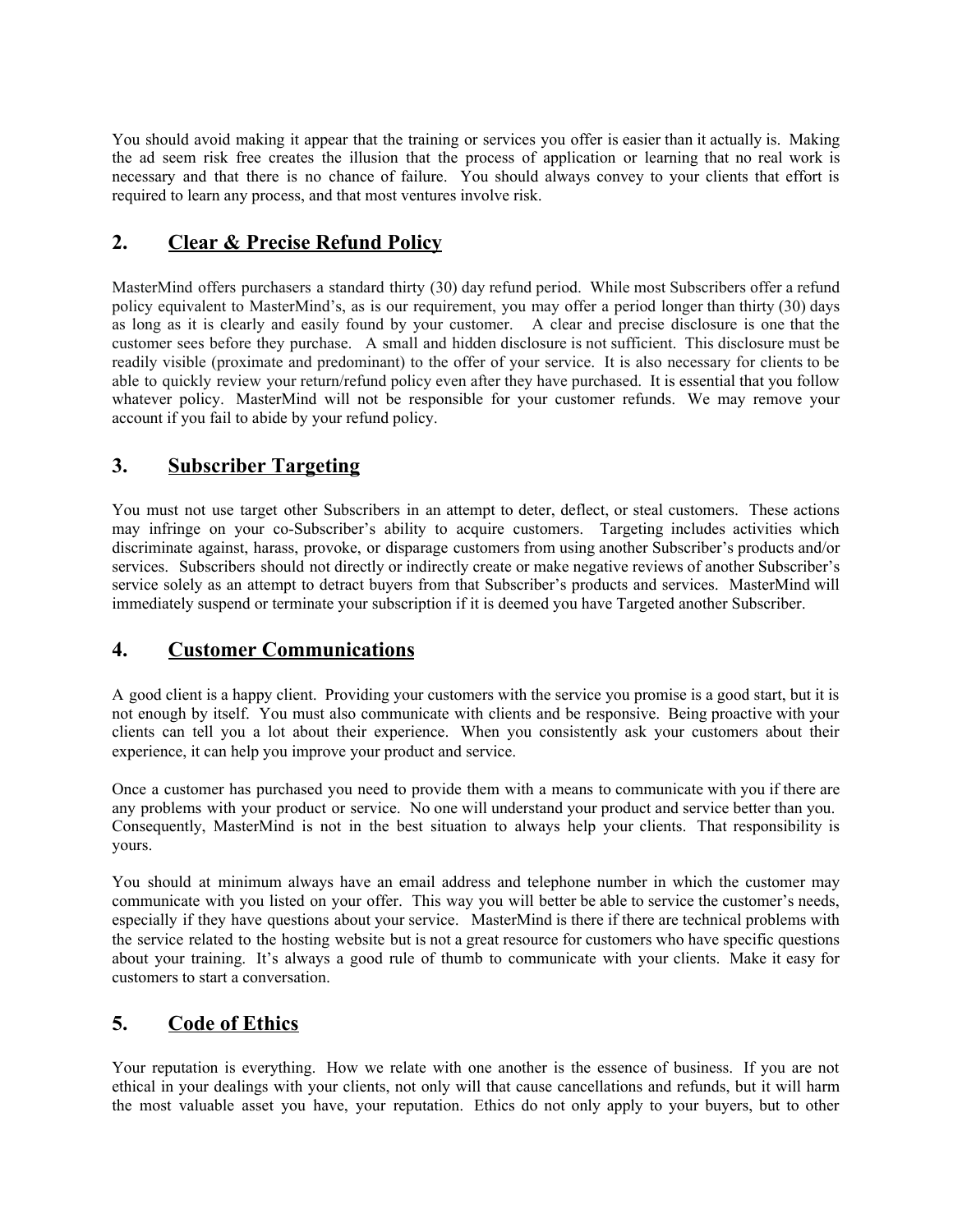MasterMind Subscribers. Adherence to these Code of Ethics is essential to ensure the satisfaction and reasonable expectation of the customer. By subscribing to MasterMind you agree to follow these ethical guidelines and to avoid making representations that could be harmful to your customers. Failure to abide by this code may result in MasterMind suspending or terminating your subscription.

#### **6. Taxes**

Because you are selling goods and services you may be responsible to collect sales tax for the transaction. Sales tax is owed to the state you are selling into, not the state where you are located. Each state has their own rules regarding sales tax. Some states don't collect sales tax at all. This all sounds very complicated, but we are working on a solution for you. Shortly we will have a solution for sales tax integrated into our software, which you may use. The service is optional, but the requirement to collect sales tax in states that have it, is not.

## **7. Legal & Ethical Products**

Your Mastermind Course must not constitute, facilitate, or promote illegal products, services or activities. Your Mastermind Course targeted to minors must not promote products, services, or content that are inappropriate, illegal, or unsafe, or that exploit, mislead, or exert undue pressure on the age groups targeted.

Your Mastermind Course must not discriminate or encourage discrimination against people based on personal attributes such as race, ethnicity, color, national origin, religion, age, sex, sexual orientation, gender identity, family status, disability, medical or genetic condition.

Your Mastermind Course must not promote the sale or use of tobacco products and related paraphernalia. Advertisements must not promote electronic cigarettes, vaporizers, or any other products that simulate smoking.

Your Mastermind Course must not promote the sale or use of illegal, prescription, or recreational drugs.

Your Mastermind Course must not promote the sale or use of unsafe supplements, as determined by MasterMind in its sole discretion. Furthermore, you cannot claim that supplements prevent, treat, or cure diseases. You should also provide an appropriate disclosure when using supplements as required by the Federal Food and Drug Administration ("FDA"): "Unlike drugs, dietary supplements are not evaluated by the FDA for safety and effectiveness. Dietary Supplements are not meant to prevent, treat or cure diseases." Remember in Your Mastermind Course that "natural" does not always mean safe.

Your Mastermind Course must not promote the sale or use of adult products or services, except for Your Mastermind Course promoting training and/or education of family planning and contraception. Your Mastermind Course for contraceptives must focus on the contraceptive features of the product, and not on sexual pleasure or sexual enhancement, and must be targeted to people 18 years or older.

Your Mastermind Course must not contain adult content. This includes nudity, depictions of people in explicit or suggestive positions, or activities that are overly suggestive or sexually provocative.

Your Mastermind Course that assert or imply the ability to meet someone, connect with them or view content created by them must not be positioned in a sexual way or with an intent to sexualize the person featured in Your Mastermind Course.

Your Mastermind Course must not contain content that infringes upon or violates the rights of any third party, including copyright, trademark, privacy, publicity, or other personal or proprietary rights.